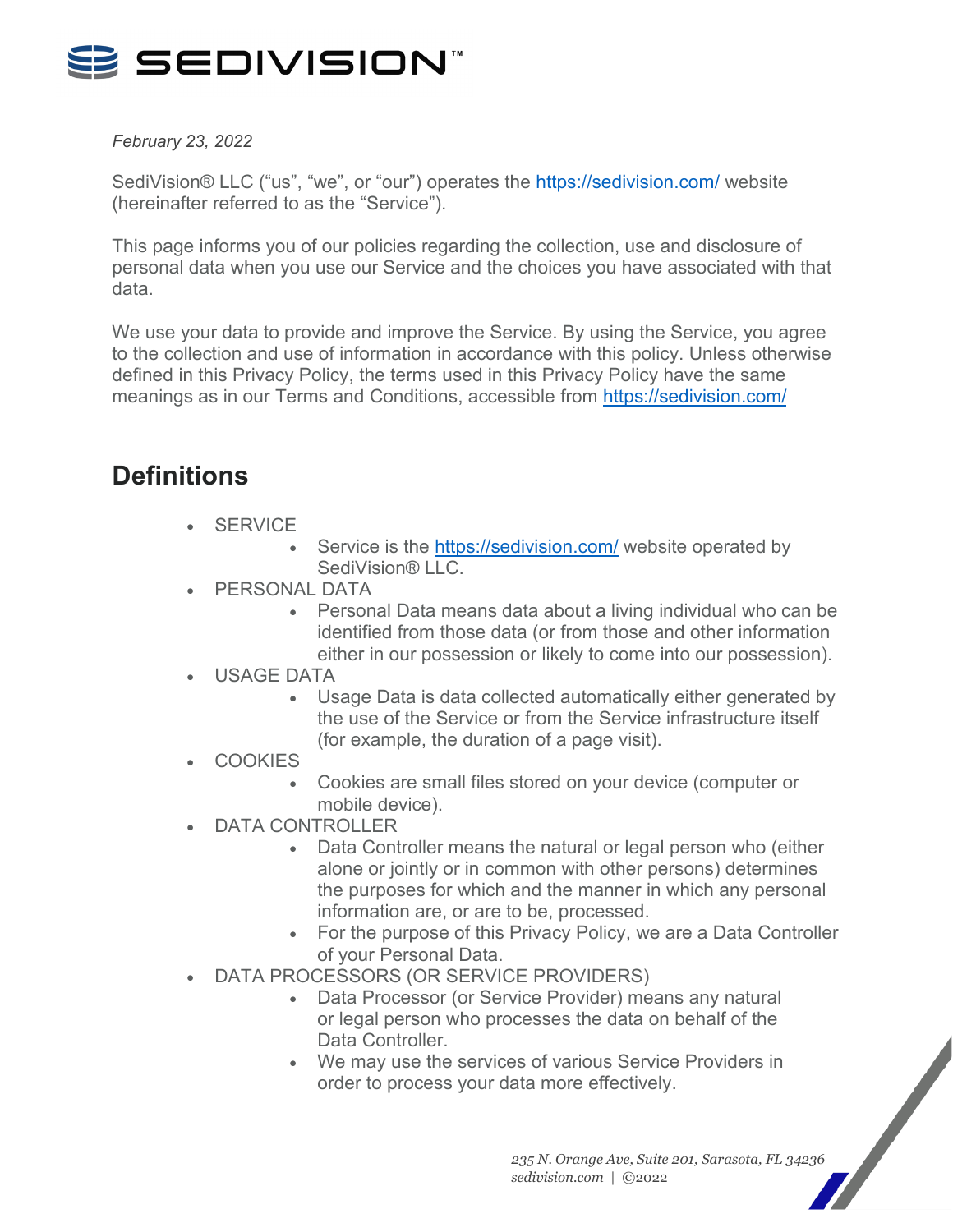- DATA SUBJECT (OR USER)
	- Data Subject is any living individual who is using our Service and is the subject of Personal Data.

### **Information Collection and Use**

We collect several different types of information for various purposes to provide and improve our Service to you.

### **TYPES OF DATA COLLECTED PERSONAL DATA**

While using our Service, we may ask you to provide us with certain personally identifiable information that can be used to contact or identify you ("Personal Data"). Personally identifiable information may include, but is not limited to:

- Email address
- Cookies and Usage Data

We may use your Personal Data to contact you with newsletters, marketing or promotional materials and other information that may be of interest to you. You may opt out of receiving any, or all, of these communications from us by following the unsubscribe link or instructions provided in any email we send or by contacting us.

#### **USAGE DATA**

We may also collect information on how the Service is accessed and used ("Usage Data"). This Usage Data may include information such as your computer's Internet Protocol address (e.g. IP address), browser type, browser version, the pages of our Service that you visit, the time and date of your visit, the time spent on those pages, unique device identifiers and other diagnostic data.

#### **TRACKING & COOKIES DATA**

We use cookies and similar tracking technologies to track the activity on our Service and we hold certain information.

Cookies are files with a small amount of data which may include an anonymous unique identifier. Cookies are sent to your browser from a website and stored on your device. Other tracking technologies are also used such as beacons, tags and scripts to collect and track information and to improve and analyze our Service.

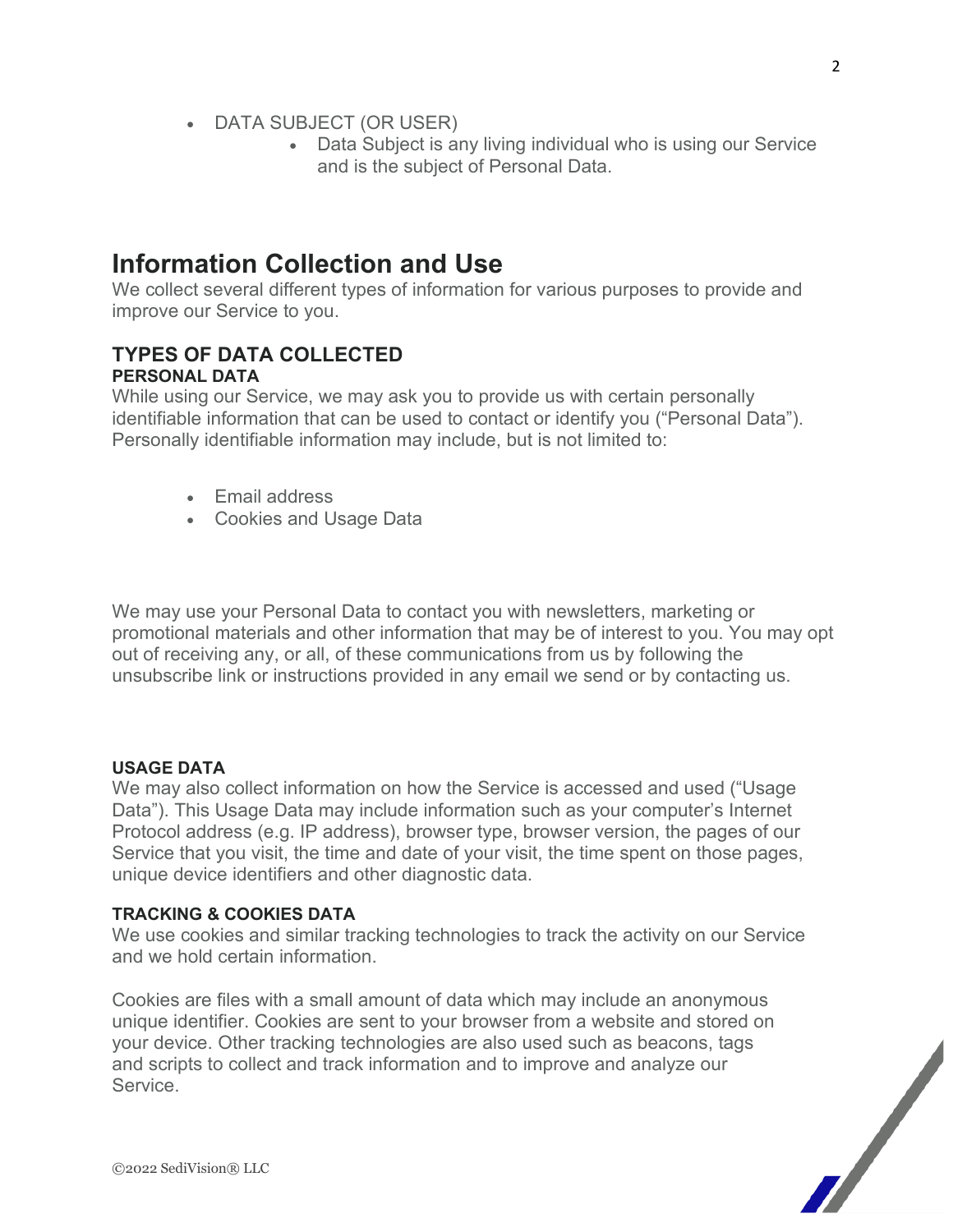You can instruct your browser to refuse all cookies or to indicate when a cookie is being sent. However, if you do not accept cookies, you may not be able to use some portions of our Service.

Examples of Cookies we use:

- **Session Cookies.** We use Session Cookies to operate our Service.
- **Preference Cookies.** We use Preference Cookies to remember your preferences and various settings.
- **Security Cookies.** We use Security Cookies for security purposes.

Specific information about how we use such technologies and how you can refuse certain cookies is set out in our Cookie Policy:<https://sedivision.com/cookie-policy>

## **Use of Data**

SediVision® LLC uses the collected data for various purposes:

- To provide and maintain our Service
- To notify you about changes to our Service
- To allow you to participate in interactive features of our Service when you choose to do so
- To provide customer support
- To gather analysis or valuable information so that we can improve our **Service**
- To monitor the usage of our Service
- To detect, prevent and address technical issues
- To provide you with news, special offers and general information about other goods, services, and events which we offer that are similar to those that you have already purchased or enquired about unless you have opted not to receive such information

## **Legal Basis for Processing Personal Data under the General Data Protection Regulation (GDPR)**

If you are from the European Economic Area (EEA), SediVision® LLC's legal basis for collecting and using the personal information described in this Privacy Policy depends on the Personal Data we collect and the specific context in which we collect it.

SediVision® LLC may process your Personal Data because:



3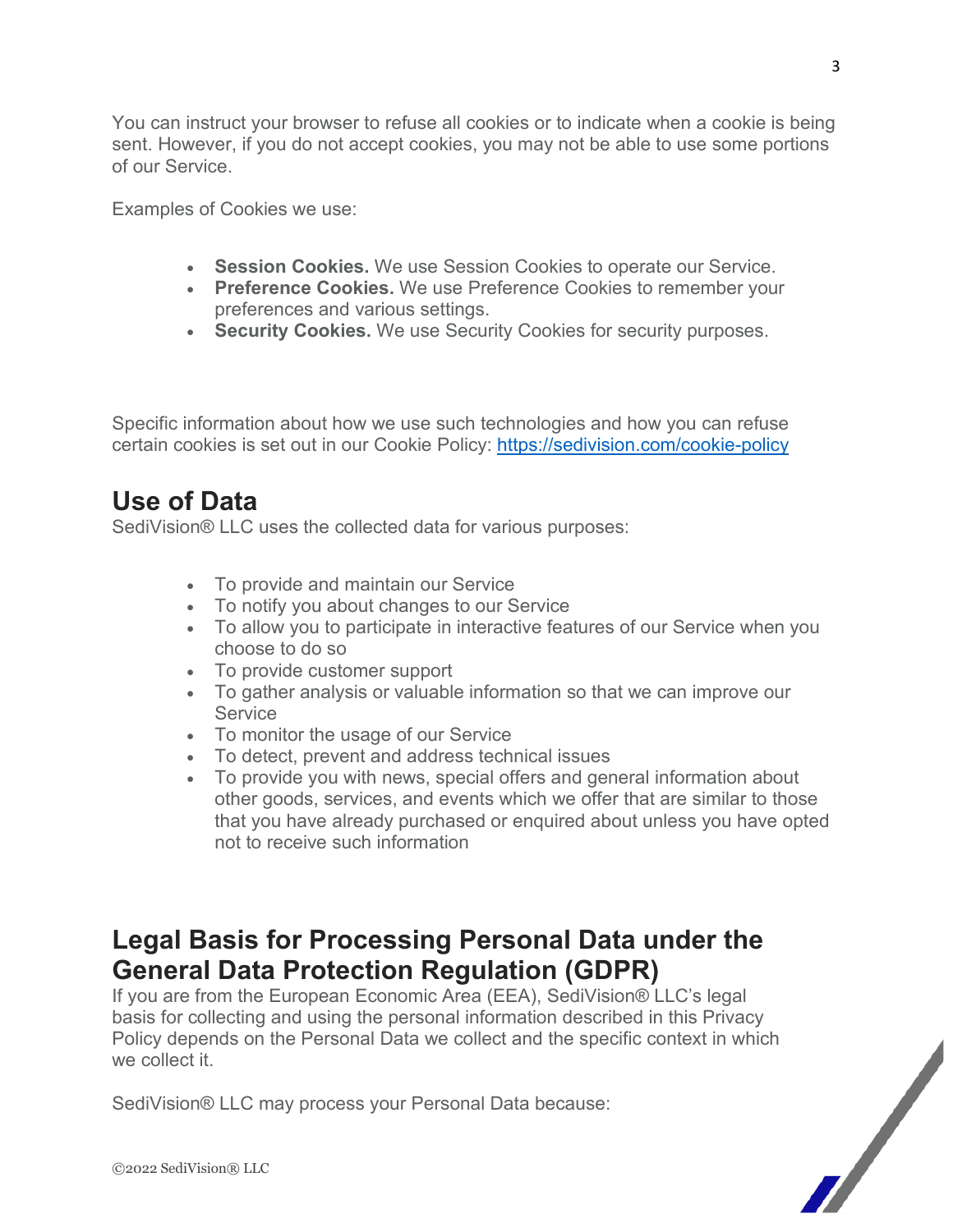- We need to perform a contract with you
- You have given us permission to do so
- The processing is in our legitimate interests, and it is not overridden by your rights
- To comply with the law

# **Retention of Data**

SediVision® LLC will retain your Personal Data only for as long as is necessary for the purposes set out in this Privacy Policy. We will retain and use your Personal Data to the extent necessary to comply with our legal obligations (for example, if we are required to retain your data to comply with applicable laws), resolve disputes and enforce our legal agreements and policies.

SediVision® LLC will also retain Usage Data for internal analysis purposes. Usage Data is generally retained for a shorter period of time, except when this data is used to strengthen the security or to improve the functionality of our Service, or we are legally obligated to retain this data for longer periods.

# **Transfer of Data**

Your information, including Personal Data, may be transferred to — and maintained on — computers located outside of your state, province, country or other governmental jurisdiction where the data protection laws may differ from those of your jurisdiction. If you are located outside the United States and choose to provide information to us, please note that we transfer the data, including Personal Data, to United States and process it there.

Your consent to this Privacy Policy followed by your submission of such information represents your agreement to that transfer.

SediVision® LLC will take all the steps reasonably necessary to ensure that your data is treated securely and in accordance with this Privacy Policy and no transfer of your Personal Data will take place to an organization or a country unless there are adequate controls in place including the security of your data and other personal information.

### **Disclosure of Data DISCLOSURE FOR LAW ENFORCEMENT**

Under certain circumstances, SediVision® LLC may be required to disclose your Personal Data if required to do so by law or in response to valid requests by public authorities (e.g. a court or a government agency).

### **LEGAL REQUIREMENTS**

SediVision® LLC may disclose your Personal Data in the good faith belief that such action is necessary to:

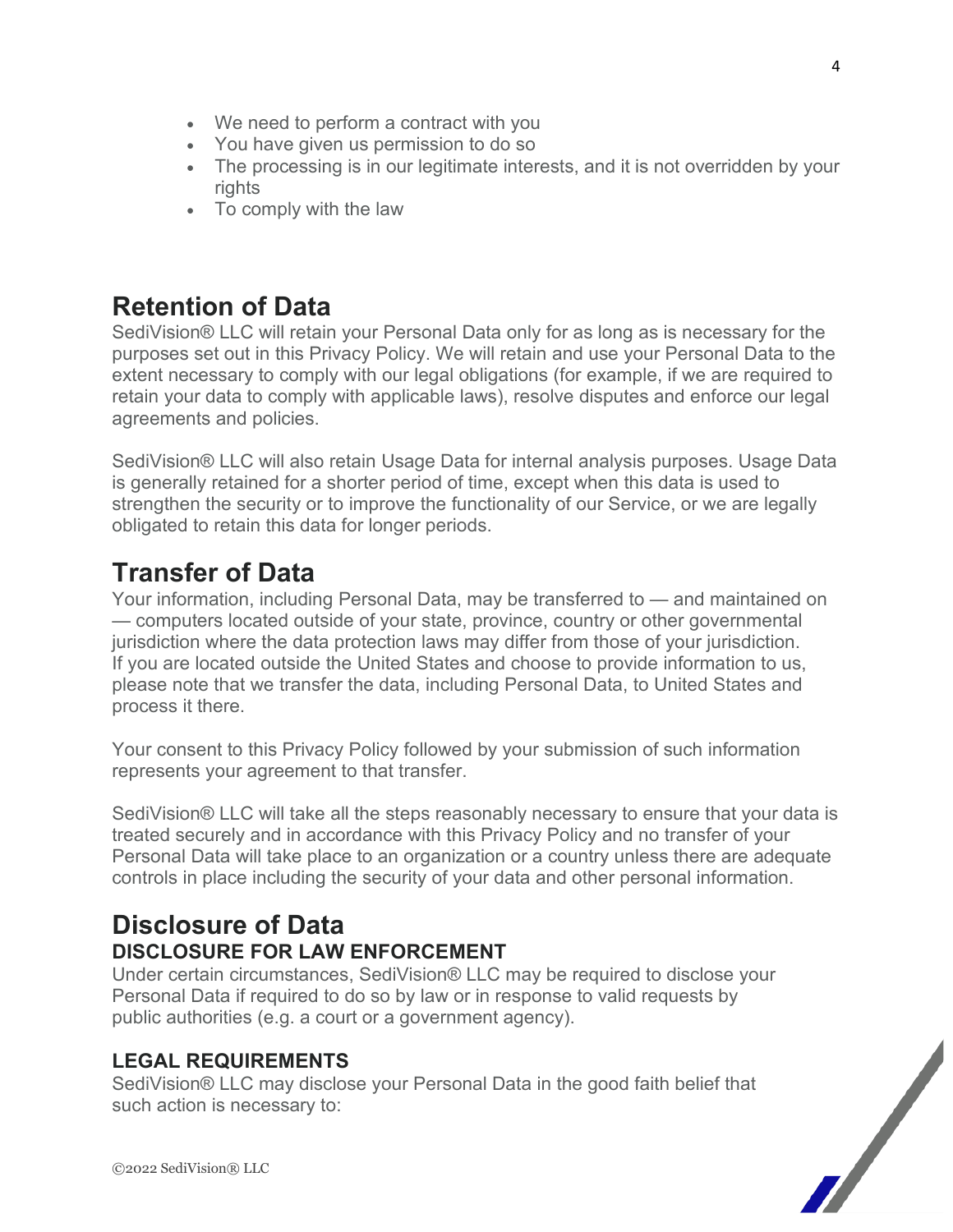- To comply with a legal obligation
- To protect and defend the rights or property of SediVision® LLC.
- To prevent or investigate possible wrongdoing in connection with the **Service**
- To protect the personal safety of users of the Service or the public
- To protect against legal liability

### **Security of Data**

The security of your data is important to us but remember that no method of transmission over the Internet or method of electronic storage is 100% secure. While we strive to use commercially acceptable means to protect your Personal Data, we cannot guarantee its absolute security.

### **Our Policy on "Do Not Track" Signals under the California Online Protection Act (CalOPPA)**

We do not support Do Not Track ("DNT"). Do Not Track is a preference you can set in your web browser to inform websites that you do not want to be tracked. You can enable or disable Do Not Track by visiting the Preferences or Settings page of your web browser.

### **Your Data Protection Rights under the General Data Protection Regulation (GDPR)**

If you are a resident of the European Economic Area (EEA), you have certain data protection rights. SediVision® LLC aims to take reasonable steps to allow you to correct, amend, delete, or limit the use of your Personal Data.

If you wish to be informed about what Personal Data we hold about you and if you want it to be removed from our systems, please contact us.

In certain circumstances, you have the following data protection rights:

- **The right to access, update or delete the information we have on you.** Whenever made possible, you can access, update or request deletion of your Personal Data directly within your account settings section. If you are unable to perform these actions yourself, please contact us to assist you.
- **The right of rectification.** You have the right to have your information rectified if that information is inaccurate or incomplete.
- **The right to object.** You have the right to object to our processing of your Personal Data.
- **The right of restriction.** You have the right to request that we restrict the processing of your personal information.

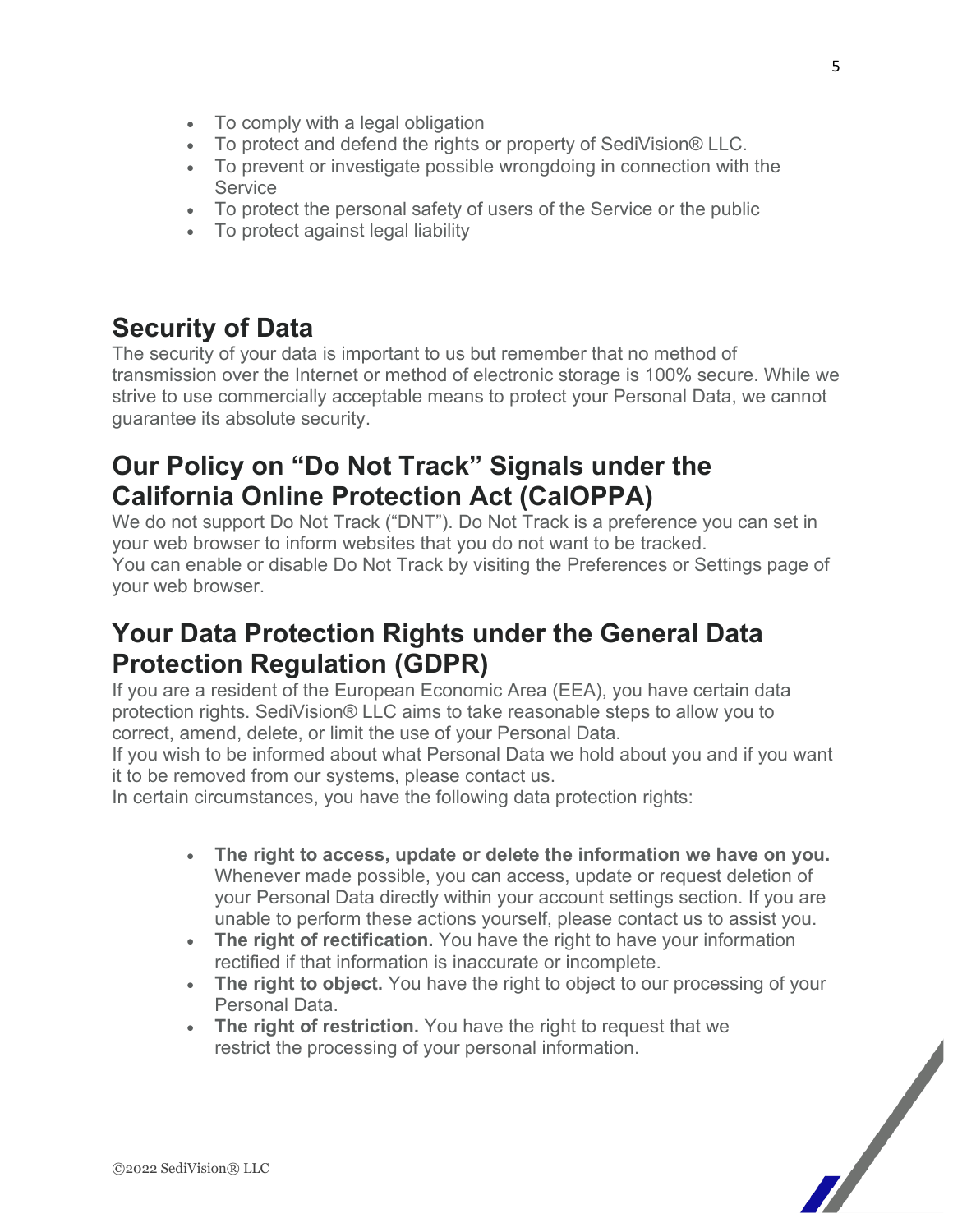- **The right to data portability.** You have the right to be provided with a copy of the information we have on you in a structured, machine-readable and commonly used format.
- **The right to withdraw consent.** You also have the right to withdraw your consent at any time where SediVision® LLC relied on your consent to process your personal information.

Please note that we may ask you to verify your identity before responding to such requests.

You have the right to complain to a Data Protection Authority about our collection and use of your Personal Data. For more information, please contact your local data protection authority in the European Economic Area (EEA).

# **Service Providers**

We may employ third party companies and individuals to facilitate our Service ("Service Providers"), provide the Service on our behalf, perform Service-related services or assist us in analyzing how our Service is used.

These third parties have access to your Personal Data only to perform these tasks on our behalf and are obligated not to disclose or use it for any other purpose.

### **ANALYTICS**

We may use third-party Service Providers to monitor and analyze the use of our Service.

> • **Google Analytics**: Google Analytics is a web analytics service offered by Google that tracks and reports website traffic. Google uses the data collected to track and monitor the use of our Service. This data is shared with other Google services. Google may use the collected data to contextualize and personalize the ads of its own advertising network. You can opt-out of having made your activity on the Service available to Google Analytics by installing the Google Analytics opt-out browser add-on. The add-on prevents the Google Analytics JavaScript (ga.js, analytics.js and dc.js) from sharing information with Google Analytics about visits activity. For more information on the privacy practices of Google, please visit the Google Privacy & Terms web page:

<https://policies.google.com/privacy?hl=en>

## **Links to Other Sites**

Our Service may contain links to other sites that are not operated by us. If you click a third-party link, you will be directed to that third party's site. We strongly advise you to review the Privacy Policy of every site you visit.



6